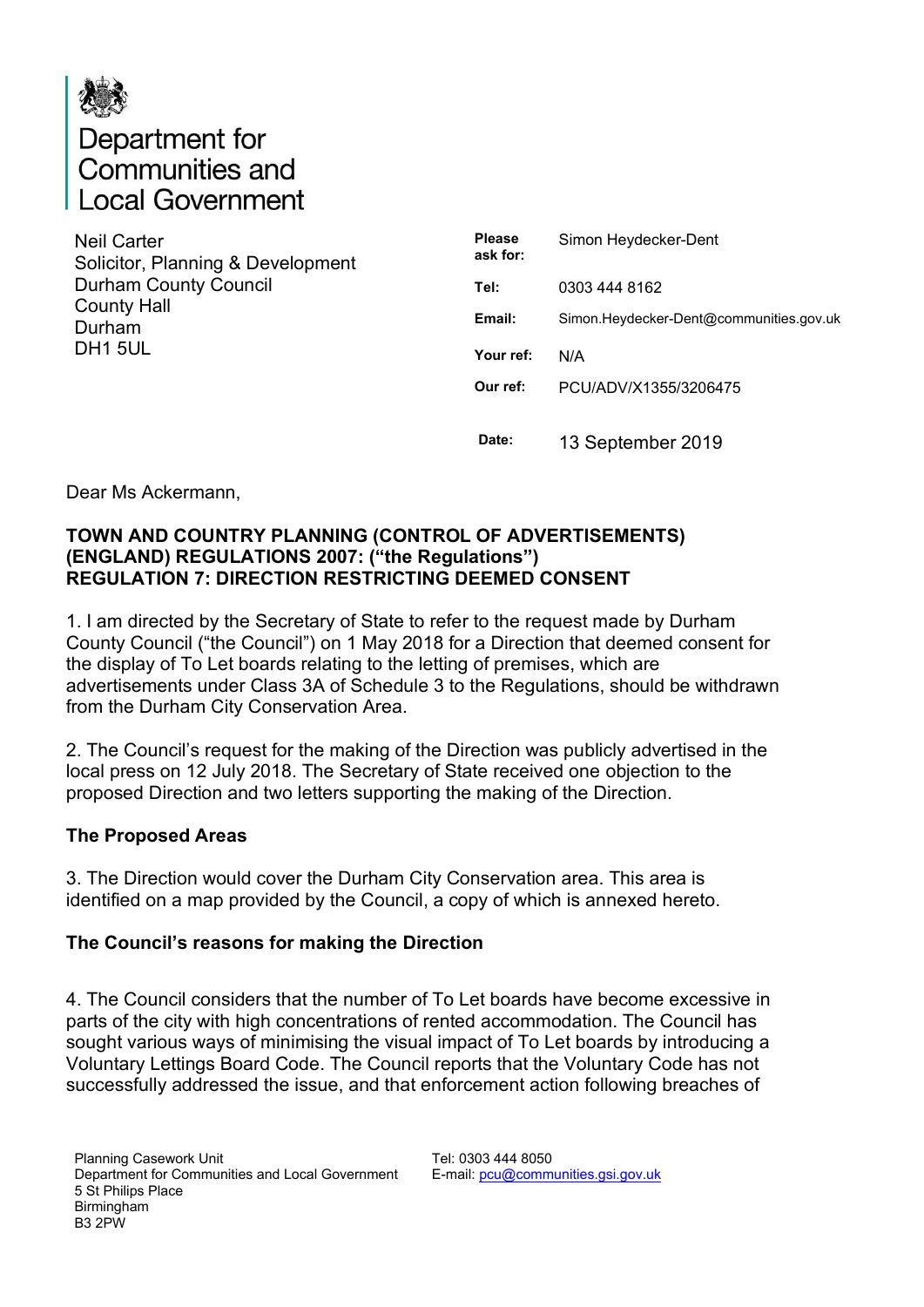the Code is costly and time-consuming. The Council has also received a significant number of complaints regarding To Let boards in the area.

5. The Council consider that a Direction withdrawing deemed consent for the display of To Let boards would be an efficient and effective method of control, and would result in significant benefits in terms of visual amenity, the setting of the numerous Listed Buildings in the area, and the setting of the Durham World Heritage Site, also within the proposed area.

### **Description of Proposed Area**

6. Much of the Durham City Conservation Area is characterised by terraces of a generally uniform architectural style within each terrace. These are juxtaposed with unique, individual, historic buildings and structures. A significant number of the buildings are listed at grade I and II\*. The area also features open spaces of both hard surfaced formal form and of greenspace, both of which contribute to the character and appearance of the Conservation Area.

## **Appraisal**

10. Taking into account a site visit, representations made in response to the Council's initial announcement to seek a Direction and a formal Hearing, the Inspector agrees with the Council that there is a significant problem with To-Let boards and their proliferation has had a harmful effect on the visual amenity of the areas concerned. A Regulation 7 Direction to remove deemed consent, therefore, is required to improve visual amenity in line with government policy, as set out in paragraph 132 of the National Planning Policy Framework.

11. At paragraph 31 of her report, the Inspector notes that the proliferation of To Let boards in many of the terraced areas results in an overwhelming view of signage, which mars the visual coherence of detailing of the buildings. The Inspector notes that this visual impact is exacerbated by the topography of the area. The Inspector further notes at paragraph 32 of her report, that the To Let boards diminish the visual amenity of the otherwise visually high-quality area.

12. The Inspector acknowledges, in paragraph 33 of her report, that the impact of To Let boards in the area is predominantly of a seasonal nature. However she notes the marked contrast when there are fewer To Let boards in situ, emphasising the visual impact of the boards.

13. The Inspector states in paragraph 35 of her report, that the objections raised to the proposed Direction are not compelling in terms of principle. The Inspector states that although a Direction constitutes additional control regarding advertisements, it is considered to be in the public interest.

14. In concluding, the Inspector considers that there is a significant, albeit seasonal, detrimental effect upon the visual amenity of the Durham City Conservation Area arising from the display of To Let boards. The Inspector states that there is a consequent harm to the setting of numerous Listed Buildings and the World Heritage